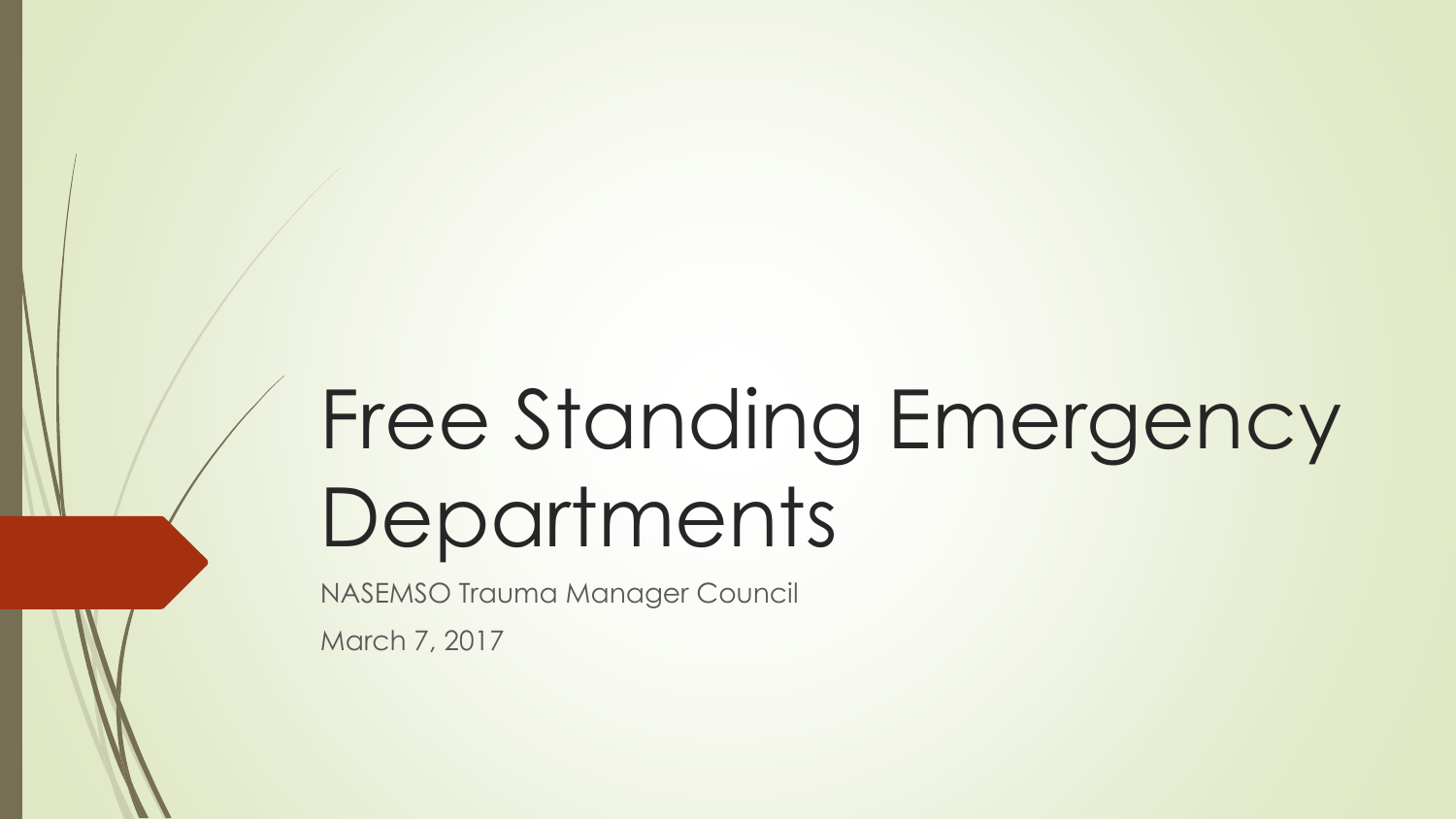#### Two Types of Freestanding ED's

- There are two distinct types of FSEDs: an **Independent Freestanding Emergency Center (IFEC**), and a **Hospital Outpatient Department (HOPD),** also referred to as an offsite hospital base or satellite ED.
- **Independent Freestanding Emergency Center (IFEC)s** are owned, in whole or in part, by independent groups or by individuals. Some states have created licensing criteria to govern IFECs that closely follow the intent of the Emergency Medical Treatment & Active Labor Act (EMTALA) and other rules and regulations. Many states do not currently address licensing rules for IFECs. Texas, Rhode Island and Delaware allow the establishment of FSEDs without hospital affiliation**. At this time, CMS does not recognize IFECs as EDs. Therefore, CMS does not allow for Medicare or Medicaid payment for the technical component of services provided by IFECs.**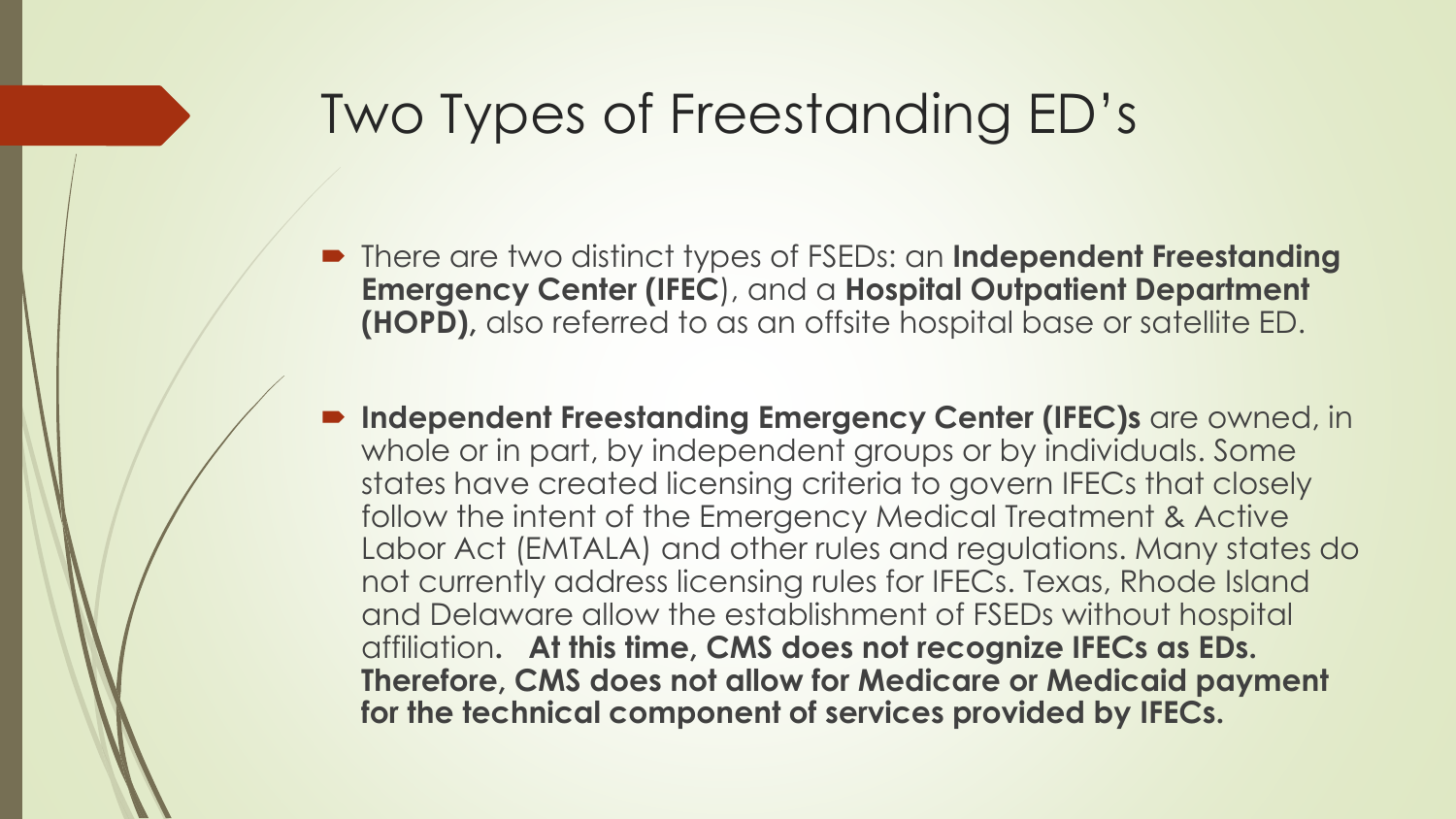#### Types of Freestanding ED's

- **Hospital Outpatient Department (HOPD)s** are owned and operated by medical centers or hospital systems. **By federal regulation, if the medical center or hospital system accepts Medicare or Medicaid payments for emergency services at a HOPD, the HOPD falls under the same rules and regulations of the Centers for Medicare & Medicaid Services (CMS) as the ED of the medical center or hospital, and must comply with all CMS Conditions of Participation (CoPs) in 42 Code of Federal Regulations (CFR) 413.65**. CMS recognized Freestanding EDs in 2004. FSEDs that comply with CMS and EMTALA regulations can bill as a dedicated ED. In 2008 CMS divided the billing category for dedicated EDs into Type A and Type B.
- Type A-These EDs provide services 24 hours a day, 7 days a week and meet one or both of the requirements related to the EMTALA definition of a dedicated emergency department.
- Type B- These EDs incur EMTALA obligations but do not meet the Type A definition of providing service 24/7.
- This rule establishes a significant difference in billing and reimbursement between FSEDs and urgent care centers. In 2008, CMS reimbursed an average of \$138 for an urgent care visit and \$316 for an FSED visit.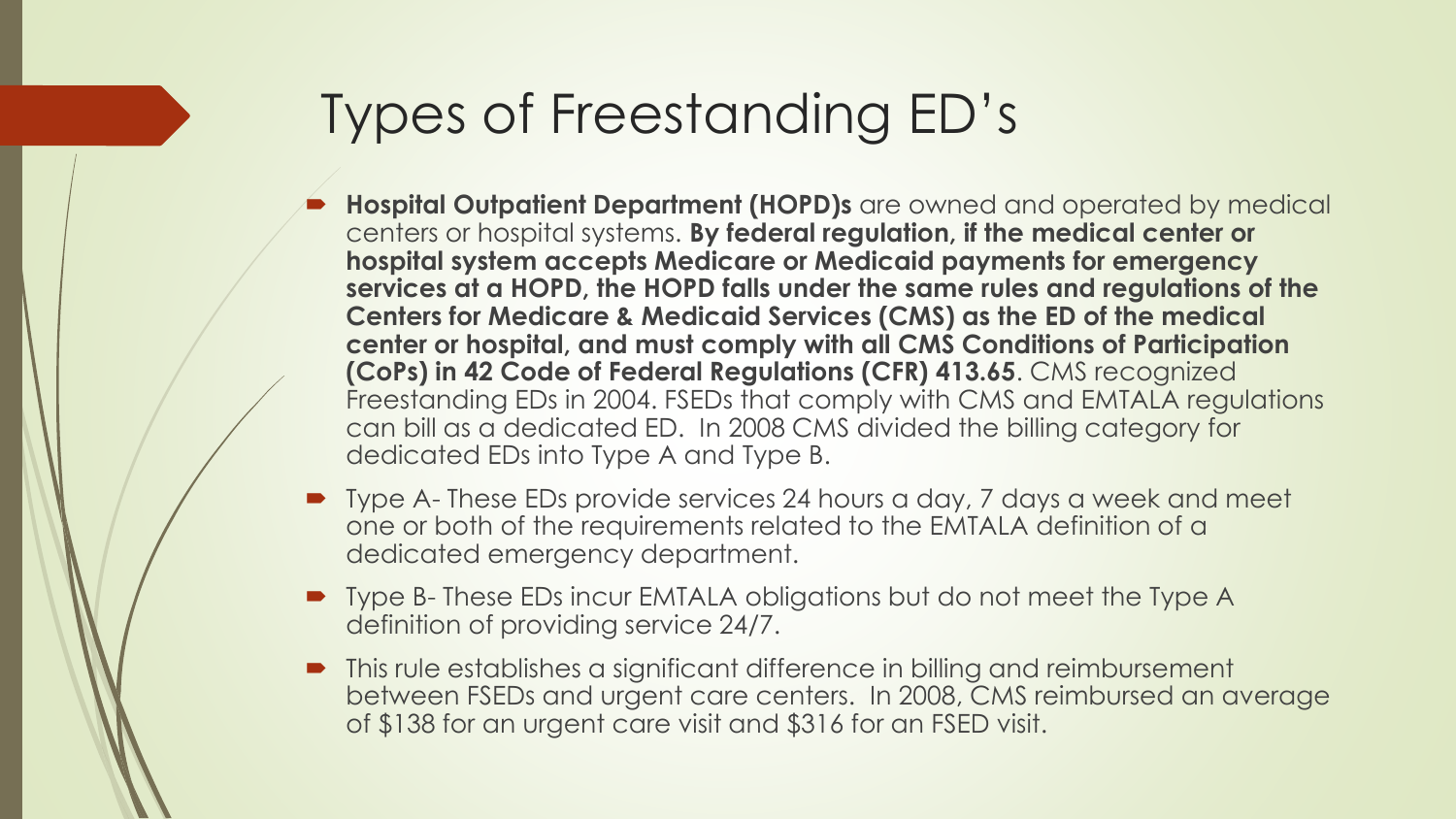# **Hospital Outpatient Department (HOPD)s continued**

- with all CMS Conditions of Participation (CoPs) in 42 Code of Federal Regulations (CFR) 413.65. CMS recognized Freestanding EDs in 2004. FSEDs that comply with CMS and EMTALA regulations can bill as a dedicated ED. In 2008 CMS divided the billing category for dedicated EDs into Type A and Type B.
- Type A- These EDs provide services 24 hours a day, 7 days a week and meet one or both of the requirements related to the EMTALA definition of a dedicated emergency department.
- Type B- These EDs incur EMTALA obligations but do not meet the Type A definition of providing service 24/7.
- **•** This rule establishes a significant difference in billing and reimbursement between FSEDs and urgent care centers. In 2008, CMS reimbursed an average of \$138 for an urgent care visit and \$316 for an FSED visit.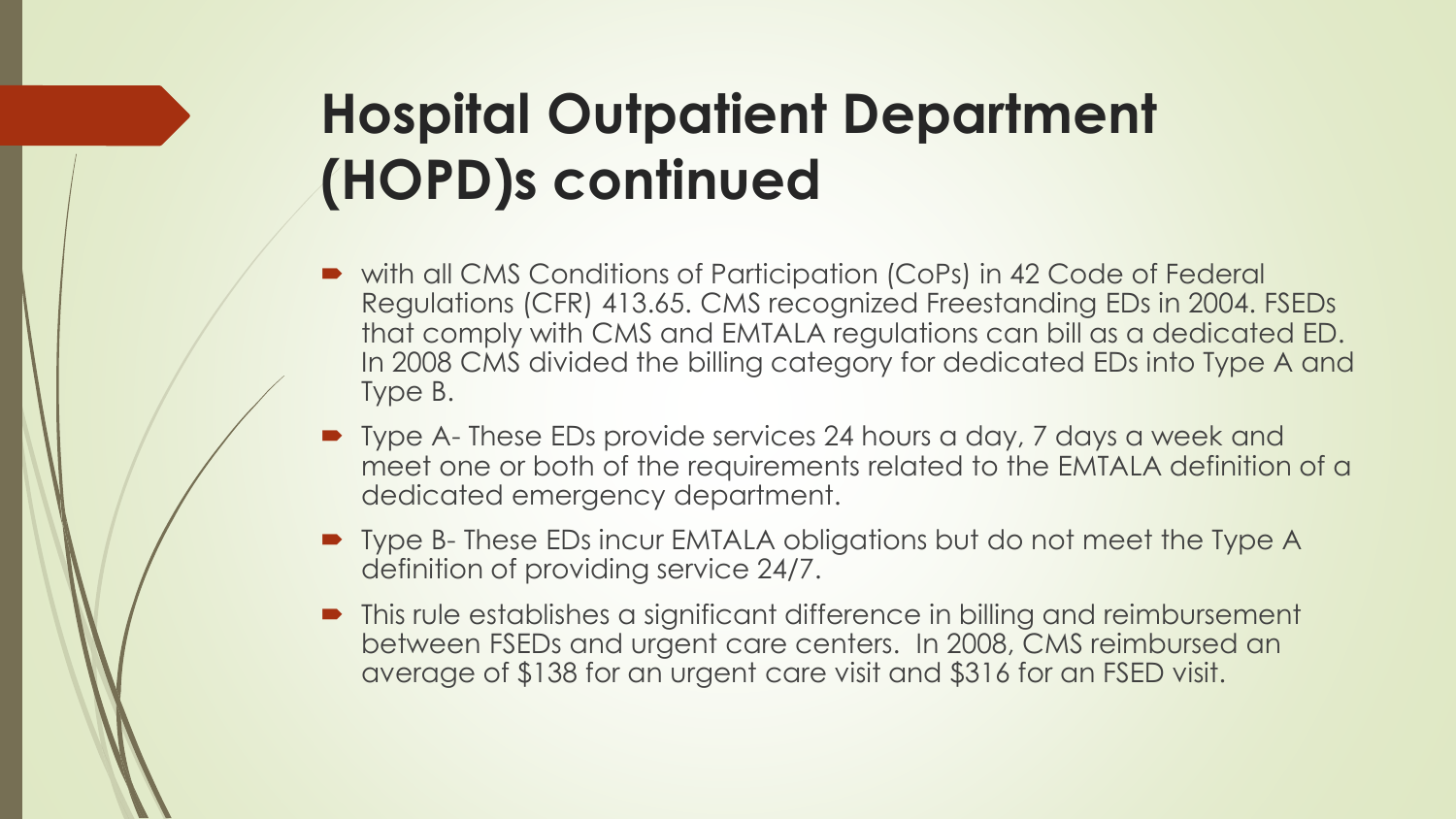# **2008 survey of 222 Freestanding ED's:**

- 86% are hospital affiliated (number dropping as Texas and other states allow IFECs)
- 14% are independent (as noted above the number is growing)
- 89% are Joint Commission accredited
- $\bullet$  91% operate 24/7

Free Standing Emergency Departments Report. New York State Department of Health, September 2013.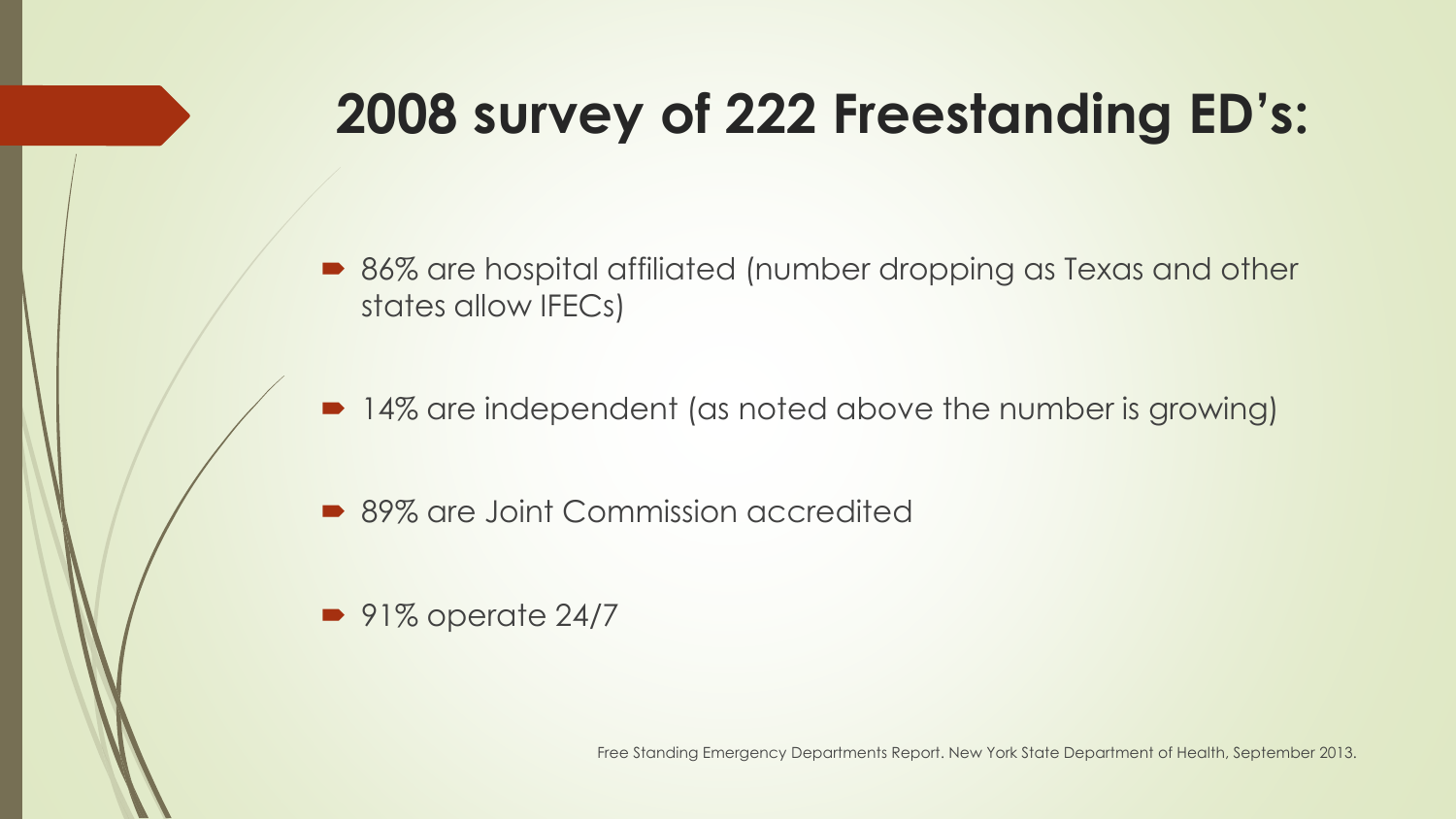### CMS Required Criteria for HOPD's

**•** Freestanding EDs that are HOPDs must adhere to CMS criteria including:

- The antidumping provisions of 42 CFR 489.24 and Section 1866 and 1867 of the Social Security Act as applicable;
- **In the event the Main Provider is selected for a sample validation survey per Part 42 CFR 488.7 all approved off site locations as well as the main hospital campus must meet both the health and life safety code provisions under the Medicare Conditions of Participation (Part) 482;**
- Similarly a serious complaint allegation could result in a survey of the off-site location for compliance with the aforementioned conditions;
- When a Medicare beneficiary is treated in a HOPD the hospital has an obligation to provide written notice to the beneficiary of the amount of a beneficiary's potential financial liability prior to the delivery of services and must be one which the beneficiary can read and understand. HOPD may charge a facility fee (for cost of facility resources and overhead incurred including recognition of affiliated hospital component) to provide patient care and professional fees (for physician services). Both are recognized and paid by insurers; and
- Comply with the health and safety rules for Medicare participating hospitals found in 42 CFR Part 482.1-482.45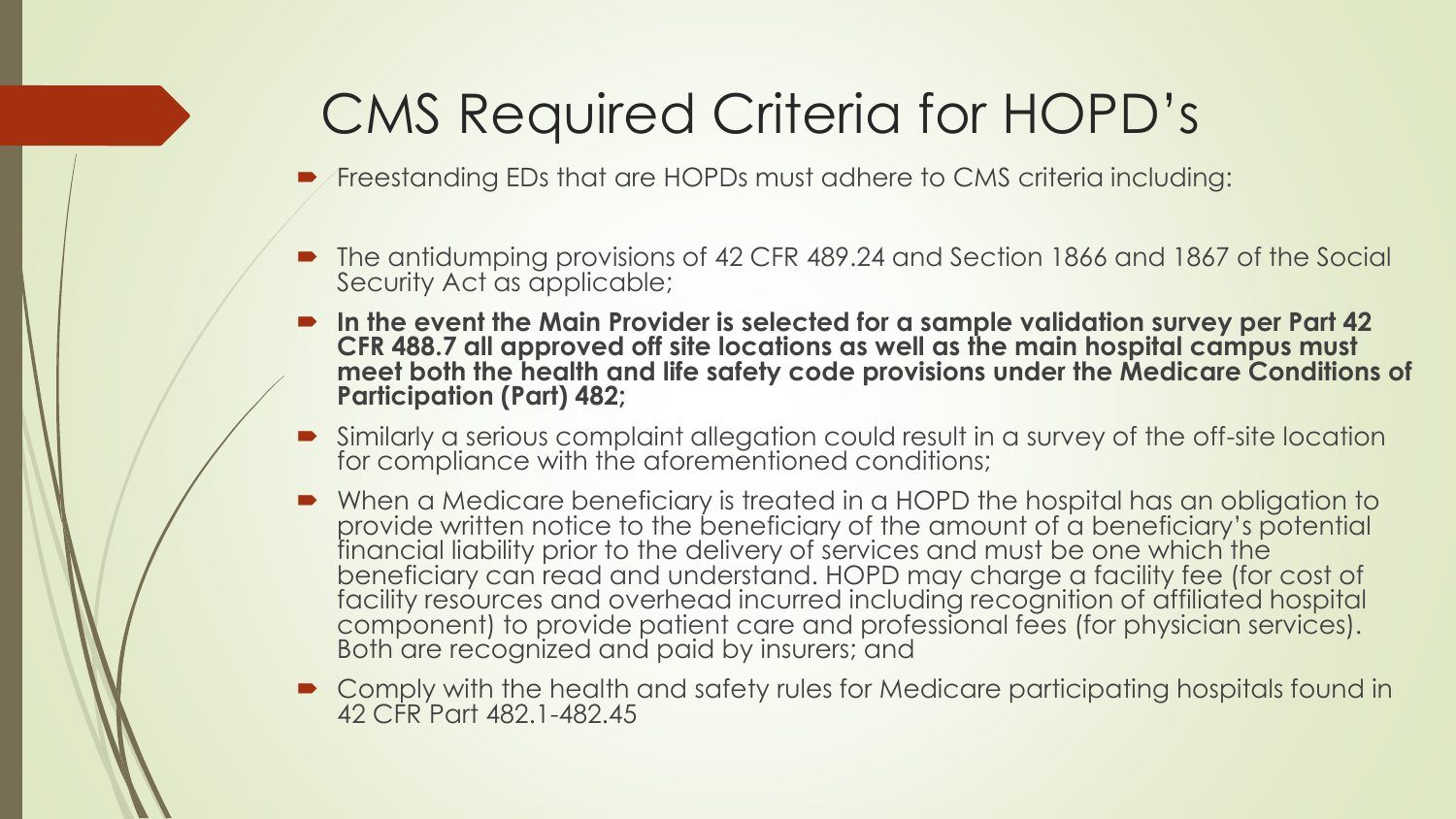#### **Differences Between Urgent Care Providers and Freestanding Emergency Departments Nationwide**

|  |                                           | <b>Urgent Care</b>                                                                                                                                                                                                                                                                                   | <b>Freestanding Emergency Department</b>                                                                                                                                                                                                                                                                                             |
|--|-------------------------------------------|------------------------------------------------------------------------------------------------------------------------------------------------------------------------------------------------------------------------------------------------------------------------------------------------------|--------------------------------------------------------------------------------------------------------------------------------------------------------------------------------------------------------------------------------------------------------------------------------------------------------------------------------------|
|  | Net Revenue per<br>Patient                | \$105 to \$135                                                                                                                                                                                                                                                                                       | \$350 to \$500                                                                                                                                                                                                                                                                                                                       |
|  | <b>Co-Pay Charged</b>                     | Typically \$35 to \$50                                                                                                                                                                                                                                                                               | <b>Typically \$75 to \$100</b>                                                                                                                                                                                                                                                                                                       |
|  | <b>Facility Fee</b><br><b>Charged</b>     | Typically no facility fee is charged, except in<br>certain instances in which the center is part<br>of a hospital complex. Typically one invoice<br>for all services on site.                                                                                                                        | A facility fee is charged in addition to a professional fee for the providers. Patient<br>is often billed separately by the facility and physician group.                                                                                                                                                                            |
|  | <b>Cases Treated</b>                      | Typically low- to-moderate acuity, with the<br>bulk of patients presenting with minor<br>infections, flu symptoms, allergies, rash,<br>lacerations, sprains/strains, and fractures.                                                                                                                  | Typically non-emergent with greater emphasis on musculoskeletal injury and<br>lacerations. Patients self-triage for acutely rising conditions including high fever,<br>automobile accidents, and asthma attack.                                                                                                                      |
|  | <b>Operating Hours</b>                    | Typically 10-12 hours a day, seven days a<br>week.                                                                                                                                                                                                                                                   | Most are open 24-hours a day, 365 days a year although some privately held<br>centers may operate 10-12 hours/day, seven days a week.                                                                                                                                                                                                |
|  | <b>Square Footage</b>                     | Typically 2,500 to 4,500 sq. ft.                                                                                                                                                                                                                                                                     | 5,000 to 20,000 sq. ft. depending on whether the center is independent or<br>hospital-affiliated.                                                                                                                                                                                                                                    |
|  | <b>Trauma and</b><br><b>Resuscitation</b> | Providers typically certified in Basic Life<br>Support although many have advanced life<br>support certification. Center typically<br>equipped with EKG, defibrillator and drug<br>cart. Process is to stabilize patient, call 911,<br>and then EMS transfers patient to hospital<br>emergency room. | Providers certified in Advanced Cardiac Life<br>Support (ACLS) and Pediatric Advanced Life<br>Support (PALS). Capabilities to administer IV medications and perform cardiac<br>enzyme and BNP labs. Process is to stabilize patient and admit to hospital (using<br>contracted paramedic transport) under direct transfer agreement. |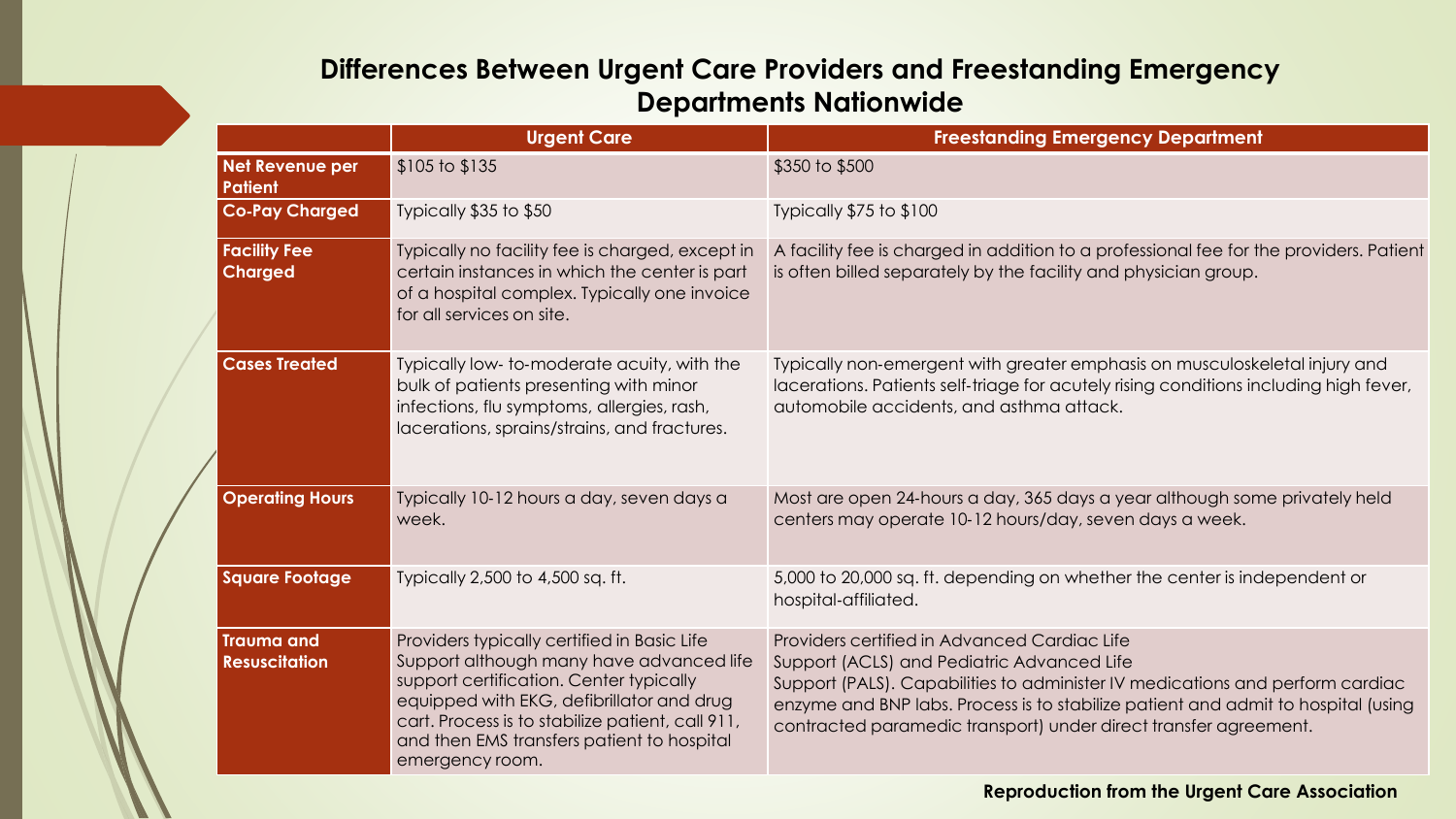|  |                           | <b>Urgent Care</b>                                                                                                                                                                                                                          | <b>Freestanding Emergency Department</b>                                                                                                                                                                 |
|--|---------------------------|---------------------------------------------------------------------------------------------------------------------------------------------------------------------------------------------------------------------------------------------|----------------------------------------------------------------------------------------------------------------------------------------------------------------------------------------------------------|
|  | <b>Provider Specialty</b> | Typically family practice or emergency<br>medicine with representation from internal<br>medicine, pediatrics and other specialties.<br>May or may not be certified by an<br>ABMS-recognized board.                                          | Typically board-certified in emergency medicine.                                                                                                                                                         |
|  | Laboratory                | Varies by location. Typically<br>CLIA-waived for point-of-care testing.<br>Labs performed by medical assistants.<br>Collection and send-out to reference<br>laboratory for more advanced labs. Urine<br>drug screening as a revenue center. | CLIA-certification for point-of-care testing plus automation for CBCs,<br>D-Dimer, BNP, and cardiac enzyme testing. Laboratory technician<br>on staff. Physician also utilizes microscope for diagnosis. |
|  | <b>Imaging</b>            | Typically basic x-ray performed (depending<br>on state law) by trained medical assistant or<br>radiology technician. Consulting radiologist<br>over-reads to validate diagnosis.                                                            | X-ray, low-resolution CT, and ultrasound performed by radiology<br>technician, with consulting radiologist on-call to read images.                                                                       |
|  | <b>Provider Staffing</b>  | May be any combination of physicians, physician<br>assistants, or nurse practioners supported by<br>medical assistants and technicians                                                                                                      | Emergency medicine physician on staff during all operating hours typically<br>supported by an emergency medicine nurse. Ancillaries like lab and<br>imaging supported by cross trained technicians.      |